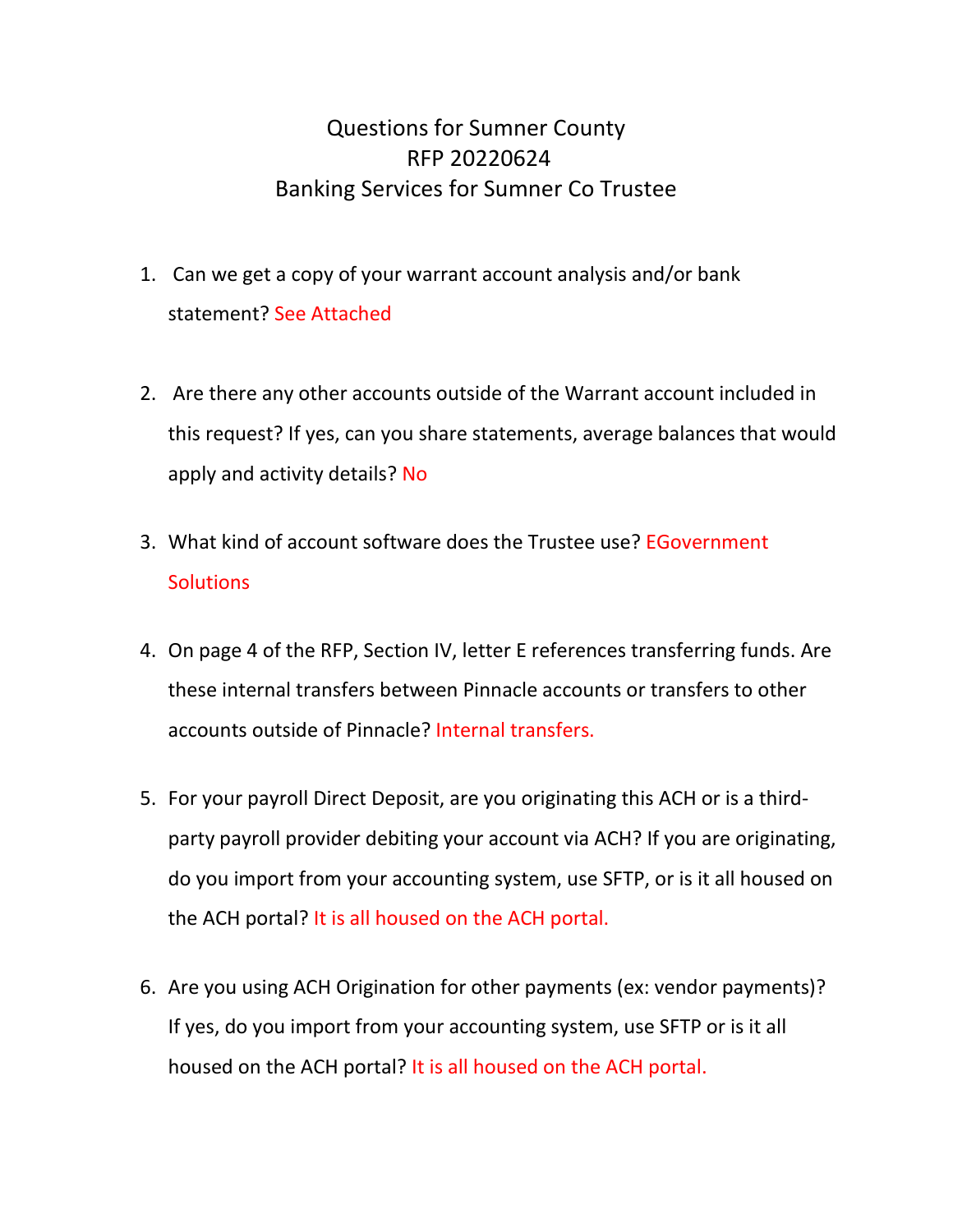- 7. How many ACH batches or files do you originate each month? See Two months of analysis statements attached showing the volume.
- 8. How many ACH Credits/Debits do you originate each month? Are any of these Same Day Payments? See attached analysis.
- 9. Do the daily deposits the Trustee makes at the branch consist of checks and/or cash? Checks and cash.
- 10. How many checks are deposited monthly? Varies by month.
- 11. How much cash is deposited monthly? Varies monthly. Anywhere from \$60,000.00 to \$700,000.00.
- 12. Do you use remote deposit service today? If yes, how many checks do you deposit monthly through a remote scanner? What kind of scanner do you have? No
- 13. How does the Trustee process tax payments today? ACH
- 14. On average how many wire transfers does the Trustee initiate monthly? Are any of these International Wires? FX or USD? Less than five total annually, one or two of which are international.
- 15. How many incoming wire transfers does the Trustee receive monthly? See attached analysis.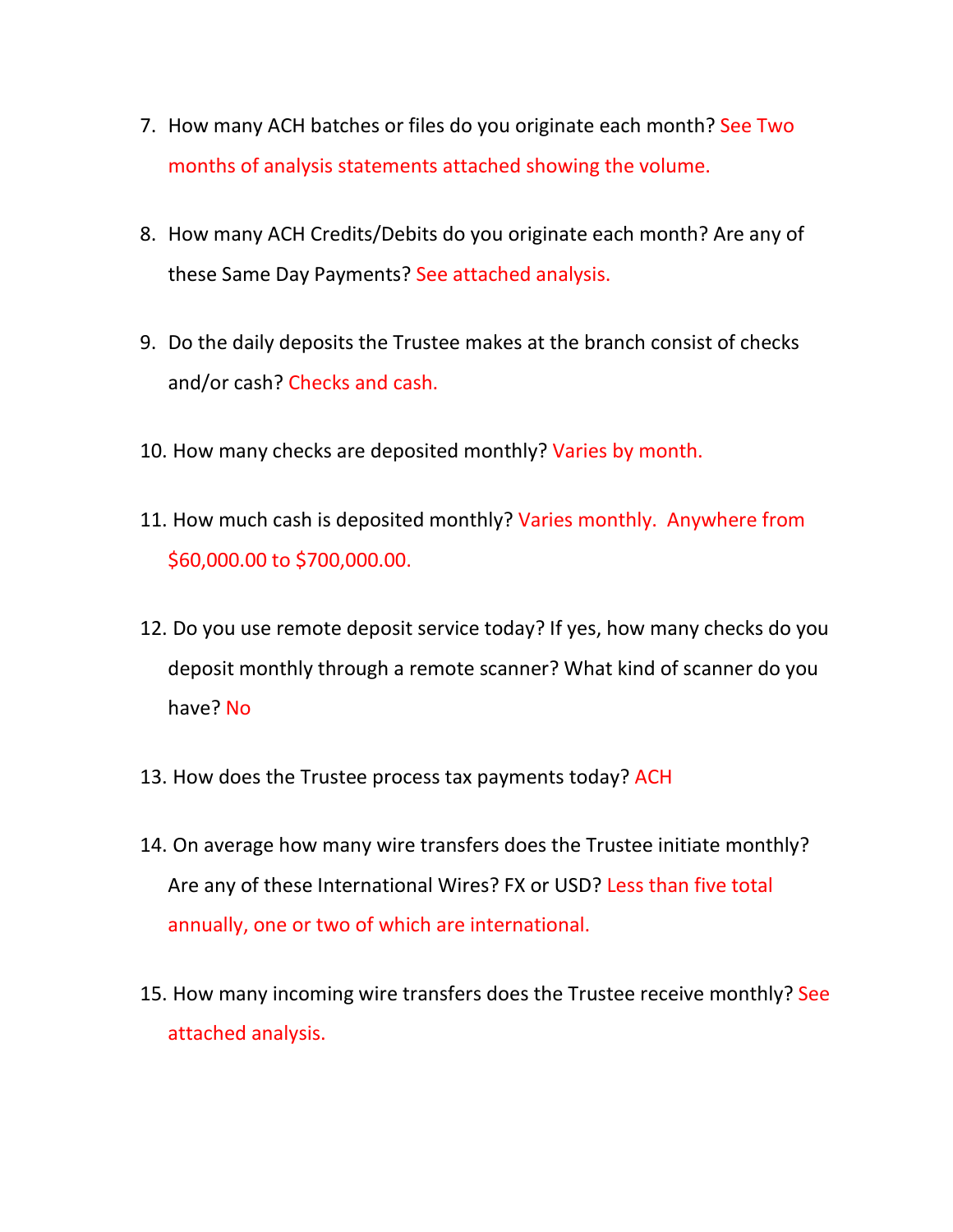- 16. On average, how many stop payments does the Trustee initiate each month? See attached analysis.
- 17. How many ACH credits and debits are received each month? See attached analysis.
- 18. How many checks does the Trustee write each month? See attached analysis.
- 19. Do you currently have any fraud prevention services setup on your warrant account? We use Positive Pay.
- 20. Does the Trustee use any kind of reporting today to help with monthly reconciliation? No
- 21. You reference needing access to warrant statements. Would this be the same as a bank statement? If no, please explain further or provide an example of what this is. You also mention needing these daily, is that accurate? Or would monthly be sufficient? If daily is needed, would a balance/transaction report in another format be acceptable? The warrant account is a zero-balance check clearing and draft account. It sweeps overnight from the Public Funds account.
- 22. Do you use credit cards today? If yes, is that a part of this bid? Our software company takes care of processing card payments and then deposits the funds into our account.
- 23. Do you use merchant services today? If yes, is that a part of this bid? No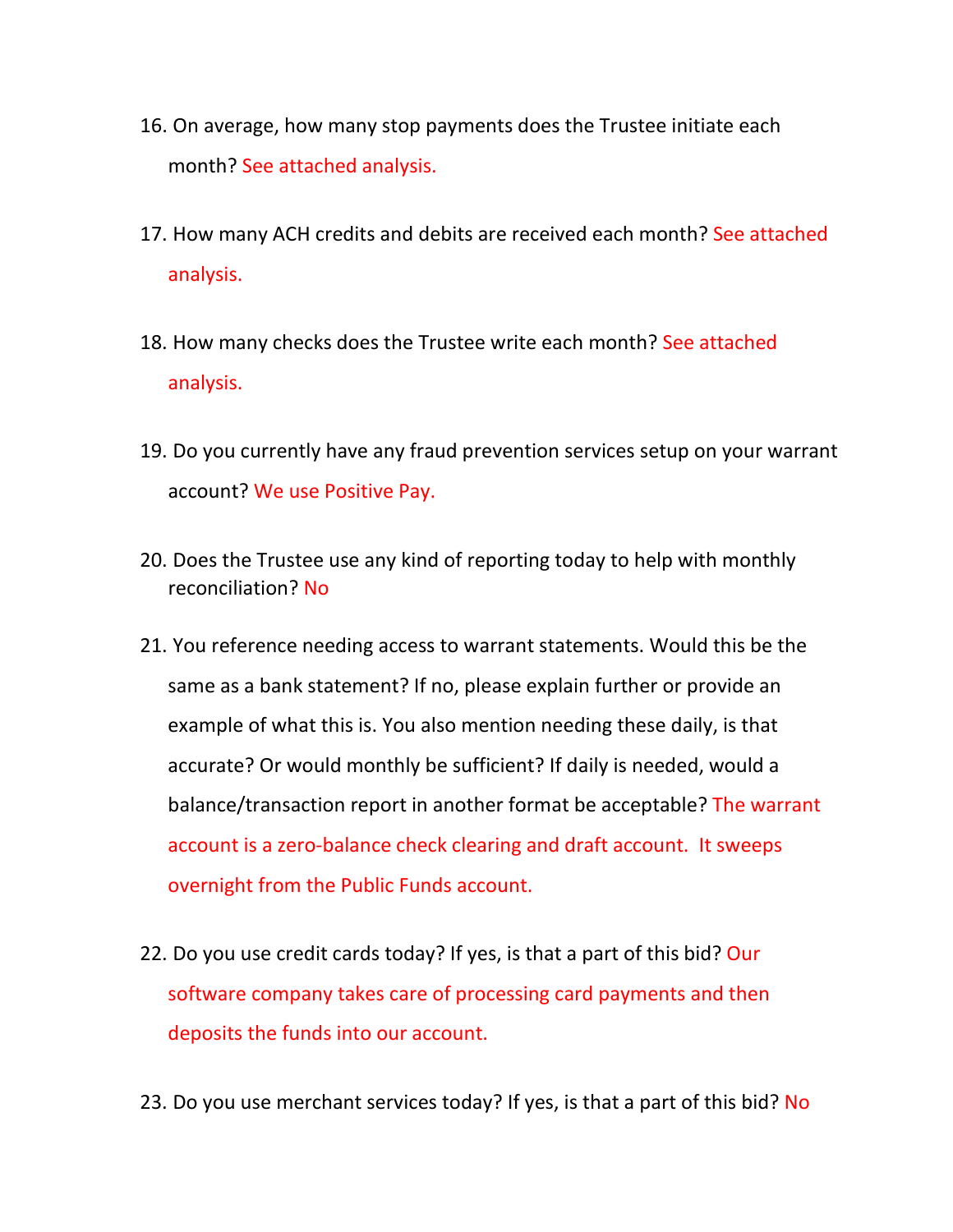# **Transactions** CHECIC CLEARING First Horizon Bank

#### - Sumner County Trustee XXXXXX

:urrent Balance :\$0.00 Available Balance : (\$241,384.53) Collected Balance : (\$241,384.53)

| astelling       | <b>Type</b>            | Description                                          | Ref.#-Chk.#  | <b>Debits</b> | <b>Crealts</b> |  |
|-----------------|------------------------|------------------------------------------------------|--------------|---------------|----------------|--|
| 5/05/2022       | Transfer               | FUNDS TRANSFER FROM DDA<br>ACCOUNT 000000002158396   | S-GEN1220505 | \$0.00        | \$289,586.59   |  |
| 5/05/2022       | Check                  | <b>CHECK</b>                                         | 000001047915 | \$147.00      | \$0.00         |  |
|                 | 5/05/2022 ACH Transfer | WEX INC<br><b>FLEET</b><br>DEBI2205059100004294494   | 009100004294 | \$34,760.65   | \$0.00         |  |
|                 | 5/05/2022 ACH Transfer | <b>BLUE CROSS OF TNSBR</b><br>DRAFT 22050588230 0016 | 000882300016 | \$159,879.48  | \$0.00         |  |
| 5/05/2022       | <b>ACH Transfer</b>    | BLUE CROSS OF TNSBR<br>DRAFT 22050593120 0008        | 000931200008 | \$9,111.31    | \$0.00         |  |
| 5/05/2022 Check |                        | <b>CHECK</b>                                         | 000001046381 | \$100.00      | \$0.00         |  |
| 5/05/2022 Check |                        | <b>CHECK</b>                                         | 000001046781 | \$100.00      | \$0.00         |  |
| 5/05/2022       | Check                  | <b>CHECK</b>                                         | 000001047116 | \$100.00      | \$ 0.00        |  |
| 5/05/2022 Check |                        | <b>CHECK</b>                                         | 000001047593 | \$11.60       | \$0.00         |  |
| 5/05/2022 Check |                        | <b>CHECK</b>                                         | 000001047603 | \$117.00      | \$0.00         |  |
| 5/05/2022 Check |                        | <b>CHECK</b>                                         | 000001047634 | \$11.20       | \$0.00         |  |
| 5/05/2022 Check |                        | <b>CHECK</b>                                         | 000001047727 | \$147.00      | \$0.00         |  |
| 5/05/2022 Check |                        | <b>CHECK</b>                                         | 000001047739 | \$154.50      | \$0.00         |  |
| 5/05/2022 Check |                        | <b>CHECK</b>                                         | 000001047774 | \$100.00      | \$0.00         |  |
| 5/05/2022 Check |                        | <b>CHECK</b>                                         | 000001047838 | \$133.53      | \$0.00         |  |
| 5/05/2022       | Check                  | <b>CHECK</b>                                         | 000001047853 | \$300.00      | \$0.00         |  |
| 5/05/2022 Check |                        | <b>CHECK</b>                                         | 000001047861 | \$147.00      | \$0.00         |  |
| 5/05/2022 Check |                        | <b>CHECK</b>                                         | 000001047873 | \$950.25      | \$0.00         |  |
| 5/05/2022       | Check                  | <b>CHECK</b>                                         | 000001047875 | \$225.38      | \$0.00         |  |
| 5/05/2022 Check |                        | <b>CHECK</b>                                         | 000001047876 | \$1,054.86    | \$0.00         |  |
| 5/05/2022 Check |                        | <b>CHECK</b>                                         | 000001047896 | \$2,200.00    | \$0.00         |  |
| 5/05/2022 Check |                        | <b>CHECK</b>                                         | 000001047907 | \$147.00      | \$0.00         |  |
| 5/05/2022 Check |                        | <b>CHECK</b>                                         | 000001047910 | \$147.00      | \$0.00         |  |
| 5/05/2022 Check |                        | <b>CHECK</b>                                         | 000001047924 | \$2,150.00    | \$0.00         |  |
| 5/05/2022 Check |                        | <b>CHECK</b>                                         | 000001047927 | \$40.95       | \$0.00         |  |
| 5/05/2022       | Check                  | <b>CHECK</b>                                         | 000001047930 | \$69,616.27   | \$ 0.00        |  |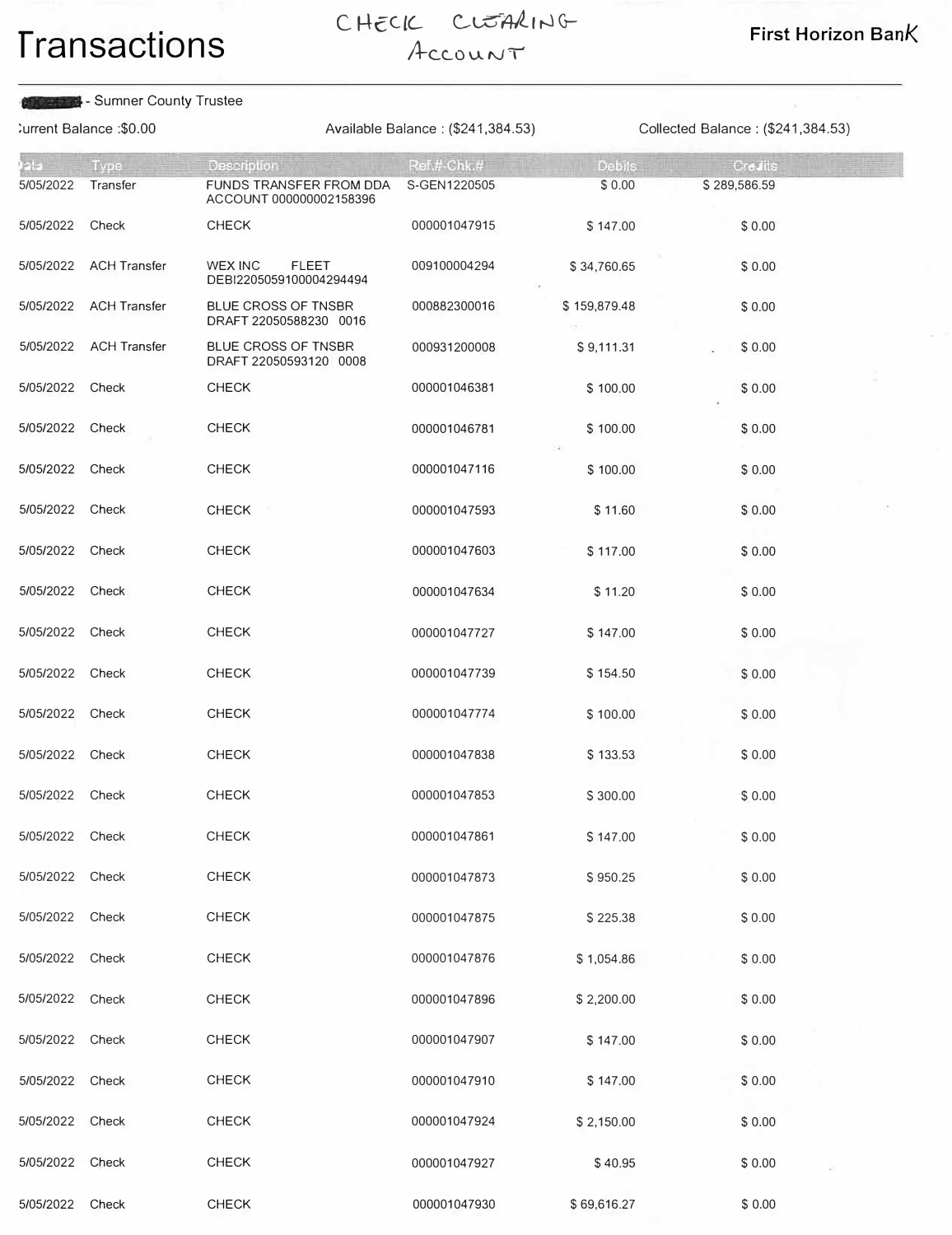### XXXXXX

| :urrent Balance: \$0.00 |                         |              | Available Balance: (\$241,384.53) |              | Collected Balance: (\$241,384.53) |  |  |
|-------------------------|-------------------------|--------------|-----------------------------------|--------------|-----------------------------------|--|--|
| ate                     | <b>Type</b>             | Description  | Ref.#-Chk.#                       | Debits       | Credits                           |  |  |
| 5/05/2022               | Check                   | <b>CHECK</b> | 000002007146                      | \$125.29     | \$0.00                            |  |  |
| 5/05/2022               | Check                   | <b>CHECK</b> | 000002007148                      | \$424.25     | \$0.00                            |  |  |
| 5/05/2022 Check         |                         | <b>CHECK</b> | 000002007151                      | \$80.00      | \$0.00                            |  |  |
| 5/05/2022               | Check                   | <b>CHECK</b> | 000002007158                      | \$210.84     | \$0.00                            |  |  |
| 5/05/2022               | Check                   | CHECK        | 000003039767                      | \$350.00     | \$0.00                            |  |  |
| 5/05/2022               | Check                   | <b>CHECK</b> | 000003039799                      | \$699.65     | \$0.00                            |  |  |
| 5/05/2022               | Check                   | <b>CHECK</b> | 000003039808                      | \$16.20      | \$0.00                            |  |  |
| 5/05/2022 Check         |                         | <b>CHECK</b> | 000003039837                      | \$706.88     | \$0.00                            |  |  |
| 5/05/2022 Check         |                         | <b>CHECK</b> | 000003039840                      | \$1,249.50   | \$0.00                            |  |  |
| 5/05/2022 Check         |                         | <b>CHECK</b> | 000003039843                      | \$752.00     | \$0.00                            |  |  |
| 5/05/2022 Check         |                         | <b>CHECK</b> | 000003039848                      | \$3,120.00   | \$0.00                            |  |  |
|                         | lumber of Transactions: | 37           | <b>Grand Totals:</b>              | \$289,586.59 | \$289,586.59                      |  |  |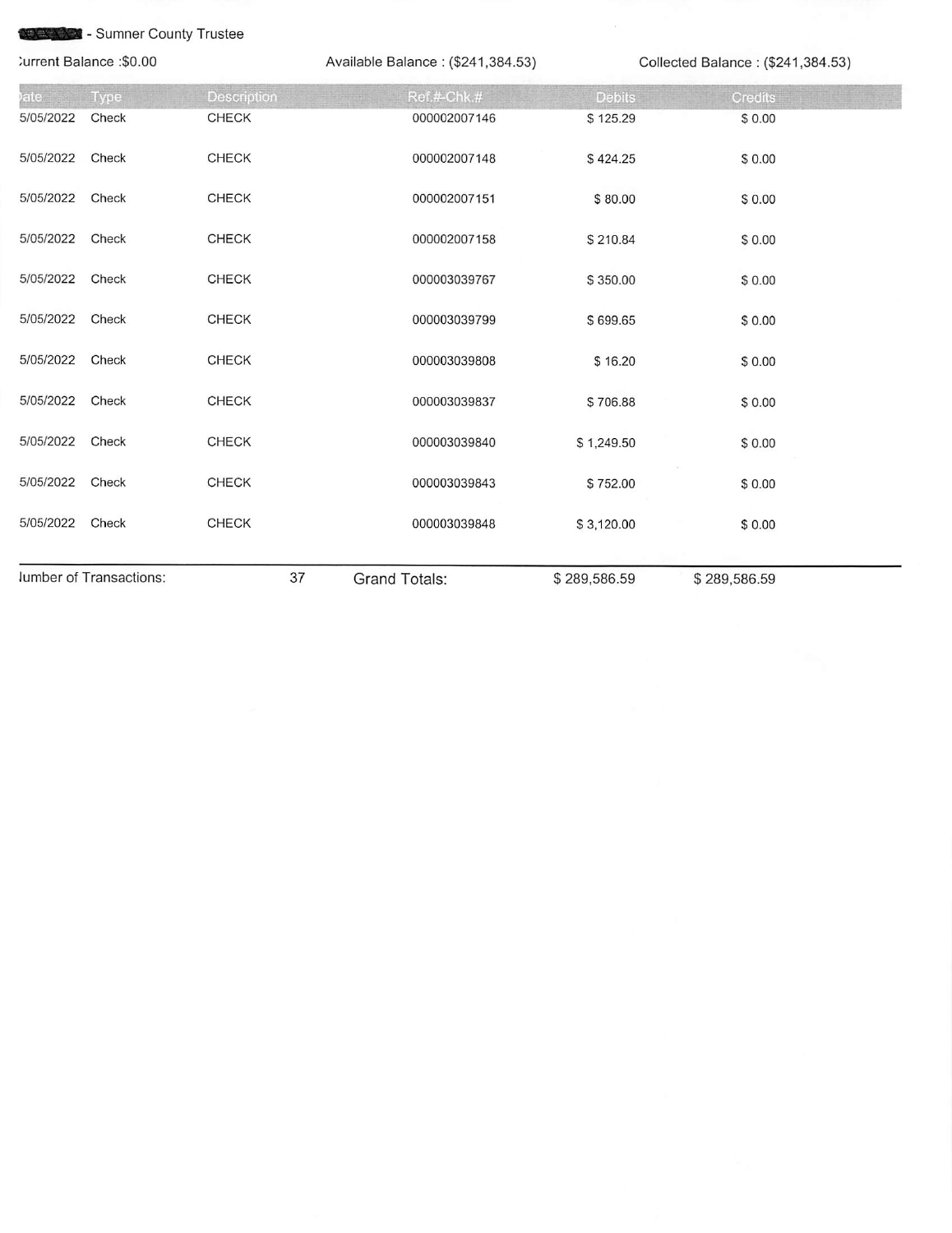

SUMNER COUNTY TRUSTEE 355 BELVEDERE DR N RM 107 **GALLATIN TN 37066-5410** 

RELATIONSHIP OFFICER: DAISY B CASEY RELATIONSHIP OFFICER PHONE NUMBER: 615-206-1079 **KEY ACCOUNT:** FOR THE MONTH OF AUGUST 2021

| <b>Service</b>               |                                      | <b>Unit Price</b> | <b>Volume</b> | Total Price | <b>Balance Equivalent</b> |
|------------------------------|--------------------------------------|-------------------|---------------|-------------|---------------------------|
| 010000                       | Demand Deposit Acct Maint            |                   | 3             |             | \$0.00                    |
| <b>ITEMS DEPOSITED</b>       |                                      |                   |               |             |                           |
| 100220                       | On Us                                |                   | 68            |             | \$0.00                    |
| 100224                       | Transit                              |                   | 877           |             | \$0.00                    |
| <b>SWEEP SERVICES</b>        |                                      |                   |               |             |                           |
| 010010                       | <b>Business Investment Account</b>   |                   | 1             |             | \$0.00                    |
| <b>ACCOUNT RECON</b>         |                                      |                   |               |             |                           |
| 150120                       | <b>Checks Paid-Positive Pay</b>      |                   | 900           |             | \$0.00                    |
| 151355                       | <b>Virtual Image Viewer</b>          |                   |               |             | \$0.00                    |
| 150120                       | <b>Check Issued Items</b>            |                   | 840           |             | \$0.00                    |
| 150030                       | Pos Pay Maint-Monthly                |                   |               |             | \$0.00                    |
| 151310                       | Pos Pay Name Verification            |                   |               |             | \$0.00                    |
| 200201                       | <b>File Handling Transmission</b>    |                   | 22            |             | \$0.00                    |
| <b>ZERO BALANCE ACCOUNT</b>  |                                      |                   |               |             |                           |
| 010020                       | Zero Balance Acct Maintenance        |                   | $\mathbf{2}$  |             | \$0.00                    |
| <b>INFORMATION REPORTING</b> |                                      |                   |               |             |                           |
| 40005Z                       | <b>BBOL Maintenance (6-10 Accts)</b> |                   |               |             | \$0.00                    |
| 251100                       | <b>BBOL ACH Maintenance</b>          |                   |               |             | \$0.00                    |
| 310001                       | <b>BBOL Bill Payment</b>             |                   |               | ٠           | \$0.00                    |
| Totals:                      |                                      |                   |               |             | \$0.00                    |

**Accounts Included in This Statement**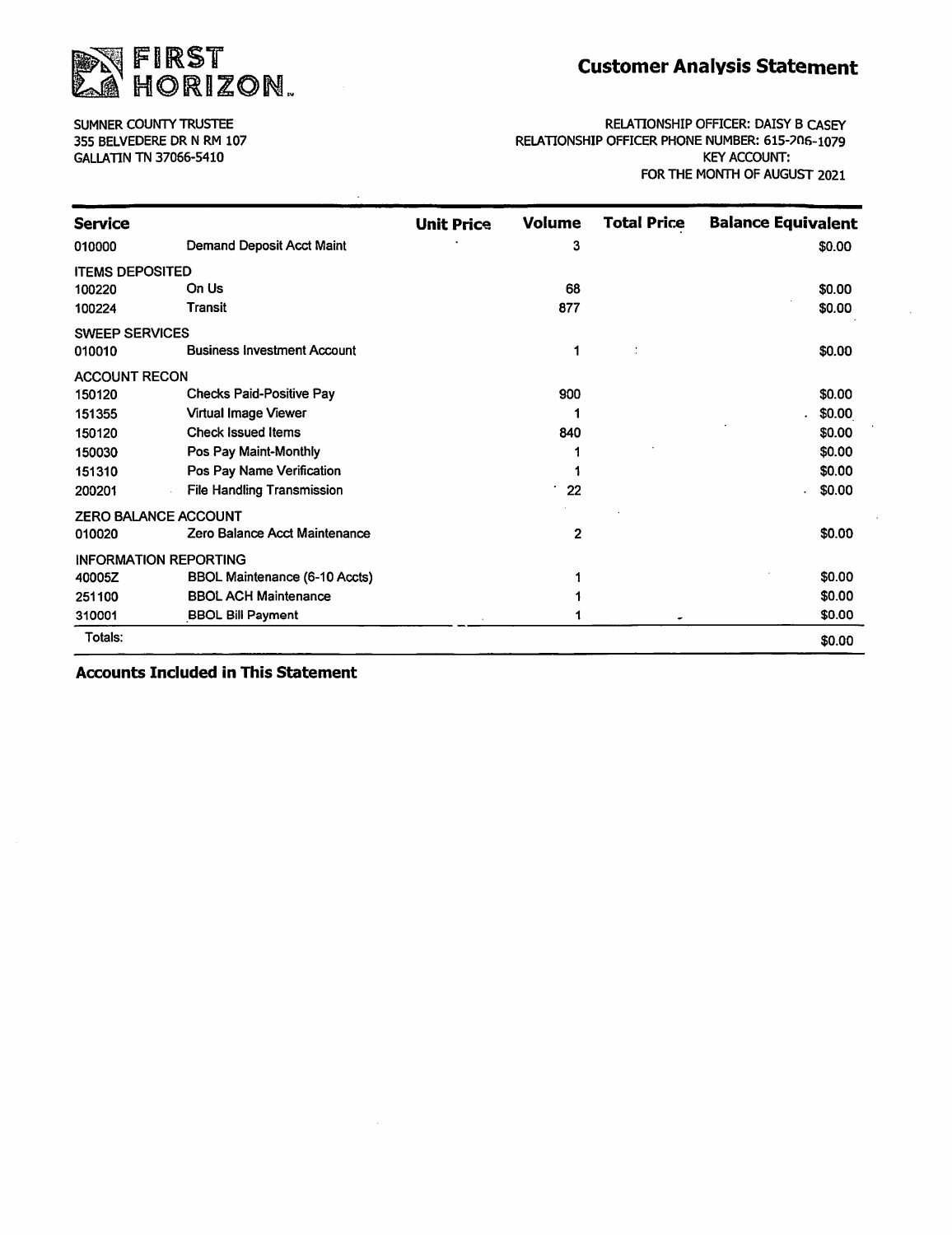

**Customer Analysis Statement** 

 $\bar{z}$ 

SUMNER COUNTY TRUSTEE 355 BELVEDERE DR N RM 107 **GALLATIN TN 37066-5410** 

**RELATIONSHIP OFFICER: DAISY B CASEY** RELATIONSHIP OFFICER PHONE NUMBER: 615-206-1079 **KEY ACCOUNT** FOR THE MONTH OF AUGUST 2021

| <b>Earnings Credit Rate</b>                                |       | Average Ledger Balance           | \$129,845,348.00      |
|------------------------------------------------------------|-------|----------------------------------|-----------------------|
| <b>Positive Collected Balance</b>                          | 0.00% | Less Average Float               | \$142,251.00          |
| <b>Negative Collected Balance</b>                          |       | <b>Average Collected Balance</b> | \$129,703,097.00      |
| <b>Reconciliation</b>                                      |       |                                  | <b>Balance Amount</b> |
| Average Positive Collected Balance                         |       |                                  | \$129,703,097.00      |
| Less Reserve Required @ 0%                                 |       |                                  | \$0.00                |
| Net Positive Collected Balance                             |       |                                  | \$129,703,097.00      |
| <b>Less Compensation Balances</b>                          |       |                                  | \$0.00                |
| <b>Balance Available for Services</b>                      |       |                                  | \$129,703,097.00      |
| <b>Average Negative Collected Balance</b>                  |       |                                  | \$0.00                |
| <b>Bank Fees</b>                                           |       |                                  | <b>Fee Amount</b>     |
| <b>Earnings Credit Allowance</b>                           |       |                                  | \$0.00                |
| Less Fee For Negative Balance                              |       |                                  | \$0.00                |
| <b>Less Fees For Bank Services</b>                         |       |                                  |                       |
| Net Bank Fees (Eligible for Earnings Credit)               |       |                                  |                       |
| <b>Net Bank Fees Waived</b>                                |       |                                  | \$0.00                |
| Total Fee Based Charges (Not Eligible for Earnings Credit) |       |                                  | \$0.00                |

**Net Amount Due** 

Account To Be Charged 09/20/21

| <b>Service</b>          |                                       | <b>Unit Price</b> | <b>Volume</b> | <b>Total Price</b> | <b>Balance Equivalent</b> |
|-------------------------|---------------------------------------|-------------------|---------------|--------------------|---------------------------|
| <b>ACH</b>              |                                       |                   |               |                    |                           |
| 250302                  | <b>ACH Return Item-Debit/Credit</b>   |                   | 3             |                    | \$0.00                    |
| 259999                  | <b>ACH Originated Same Day Credit</b> |                   |               |                    | \$0.00                    |
| 250101                  | <b>ACH Originated Credit</b>          |                   | 6,594         |                    | \$0.00                    |
| 25010B                  | <b>ACH Originated Tax Payment</b>     |                   | 10            |                    | \$0.00                    |
| 250120                  | <b>ACH Originated Addenda</b>         |                   | 9             |                    | \$0.00                    |
| 250501                  | <b>ACH Transmission-Per File</b>      |                   | 19            |                    | \$0.00                    |
| 250641                  | <b>ACH Except Proc - Reversal Req</b> |                   | 8             |                    | \$0.00                    |
| <b>CASH PROCESSING</b>  |                                       |                   |               |                    |                           |
| 100010                  | <b>Branch Deposited Coin-Currency</b> |                   | 59            |                    | \$0.00                    |
| <b>ACCOUNT ANALYSIS</b> |                                       |                   |               |                    |                           |
| 010101                  | <b>Deposits</b>                       |                   | 35            |                    | \$0.00                    |
| 010100                  | <b>Checks/Items Paid</b>              |                   | 911           |                    | \$0.00                    |
| 250201                  | <b>Electronic Deposit</b>             |                   | 237           |                    | \$0.00                    |
| 250200                  | <b>Electronic Paid Item</b>           |                   | 79            |                    | \$0.00                    |
| 000076                  | <b>Total Interest Paid</b>            |                   | 5,508         |                    | \$0.00                    |
| 151360                  | <b>Checks Returned With Statement</b> |                   | 2             |                    | \$0.00                    |
| 010310                  | <b>Paper Statement Delivery</b>       |                   | 5             |                    | \$0.00                    |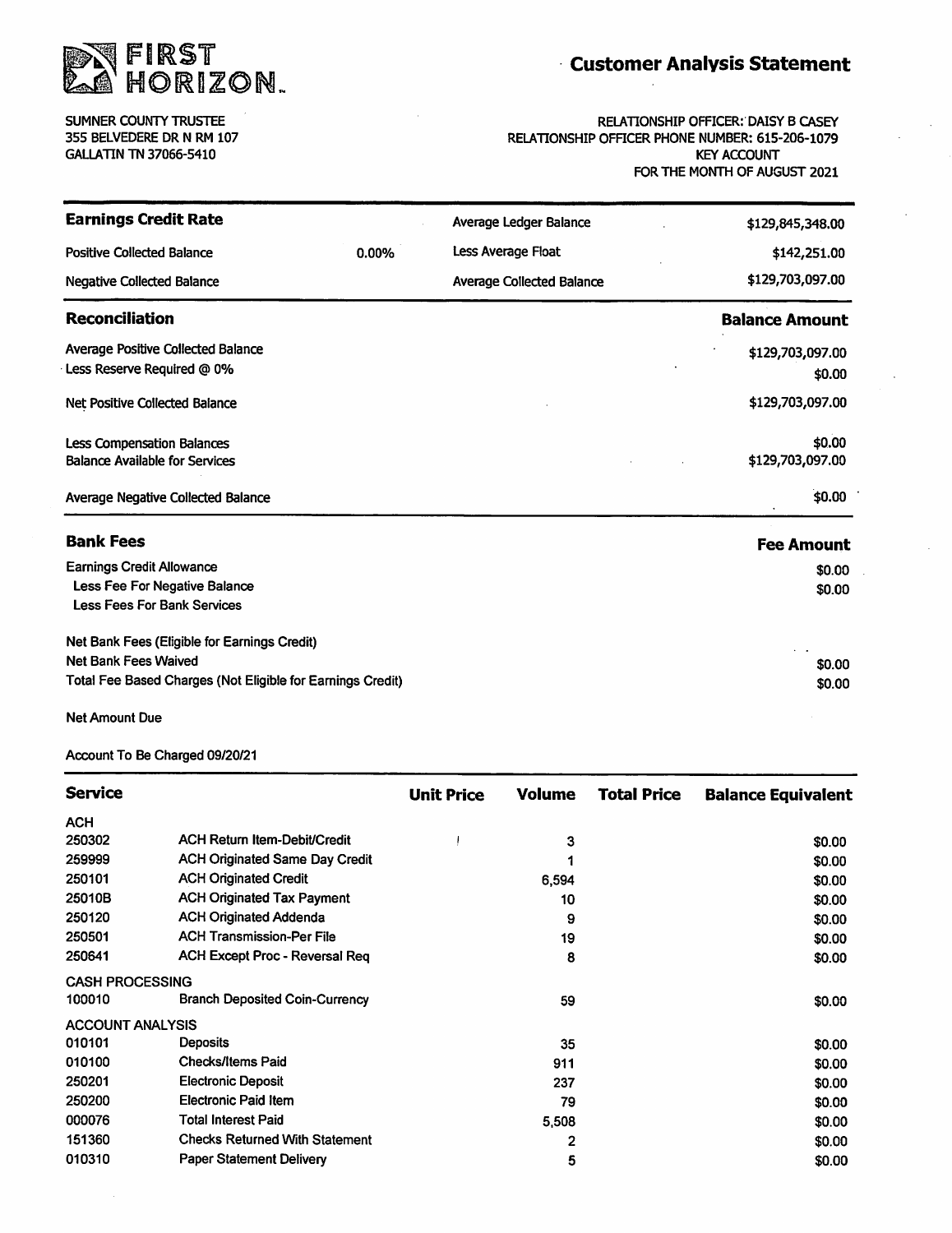

SUMNER COUNTY TRUSTEE 355 BELVEDERE DR N RM 107 **GALLATIN TN 37066-5410** 

RELATIONSHIP OFFICER: DAISY B CASEY RELATIONSHIP OFFICER PHONE NUMBER: 615-206-1079 **KEY ACCOUNT:** FOR THE MONTH OF FEBRUARY 2022

| <b>Service</b>               |                                      | <b>Unit Price</b> | <b>Volume</b> | <b>Total Price</b> | <b>Balance Equivalent</b> |
|------------------------------|--------------------------------------|-------------------|---------------|--------------------|---------------------------|
| <b>ITEMS DEPOSITED</b>       |                                      |                   |               |                    |                           |
| 100220                       | On Us                                |                   | 867           |                    | \$0.00                    |
| 100224                       | <b>Transit</b>                       |                   | 7,502         |                    | \$0.00                    |
| <b>WIRE TRANSFER</b>         |                                      |                   |               |                    |                           |
| 350300                       | Wire Incoming Fed Transfer           |                   | 3             |                    | \$0.00                    |
| <b>SWEEP SERVICES</b>        |                                      |                   |               |                    |                           |
| 010010                       | <b>Business Investment Account</b>   |                   | 1             |                    | \$0.00                    |
| <b>ACCOUNT RECON</b>         |                                      |                   |               |                    |                           |
| 150120                       | <b>Checks Paid-Positive Pay</b>      |                   | 915           |                    | \$0.00                    |
| 151355                       | Virtual Image Viewer                 |                   | 1             |                    | \$0.00                    |
| 150120                       | <b>Check Issued Items</b>            |                   | 907           |                    | \$0.00                    |
| 150322                       | Pos Pay Returns                      |                   | (1)           |                    | \$0.00                    |
| 150030                       | Pos Pay Maint-Monthly                |                   |               |                    | \$0.00                    |
| 151310                       | Pos Pay Name Verification            |                   |               |                    | \$0.00                    |
| 150310                       | <b>Positive Pay No Issues</b>        |                   | $\mathbf{2}$  |                    | \$0.00                    |
| 200201                       | <b>File Handling Transmission</b>    |                   | 17            |                    | \$0.00                    |
| <b>ZERO BALANCE ACCOUNT</b>  |                                      |                   |               |                    |                           |
| 010020                       | Zero Balance Acct Maintenance        |                   | 2             |                    | \$0.00                    |
| <b>INFORMATION REPORTING</b> |                                      |                   |               |                    |                           |
| 40005Z                       | <b>BBOL Maintenance (6-10 Accts)</b> |                   |               |                    | \$0.00                    |
| 251100                       | <b>BBOL ACH Maintenance</b>          |                   |               |                    | \$0.00                    |
| 35012Z                       | <b>BBOL Intra-Bank Transfer</b>      |                   |               |                    | \$0.00                    |
| 310001                       | <b>BBOL Bill Payment</b>             | $\cdots$          |               | $\cdot$ $\cdot$    | \$0.00                    |
| Totals:                      |                                      |                   |               |                    | \$0.00                    |

**Accounts Included in This Statement**